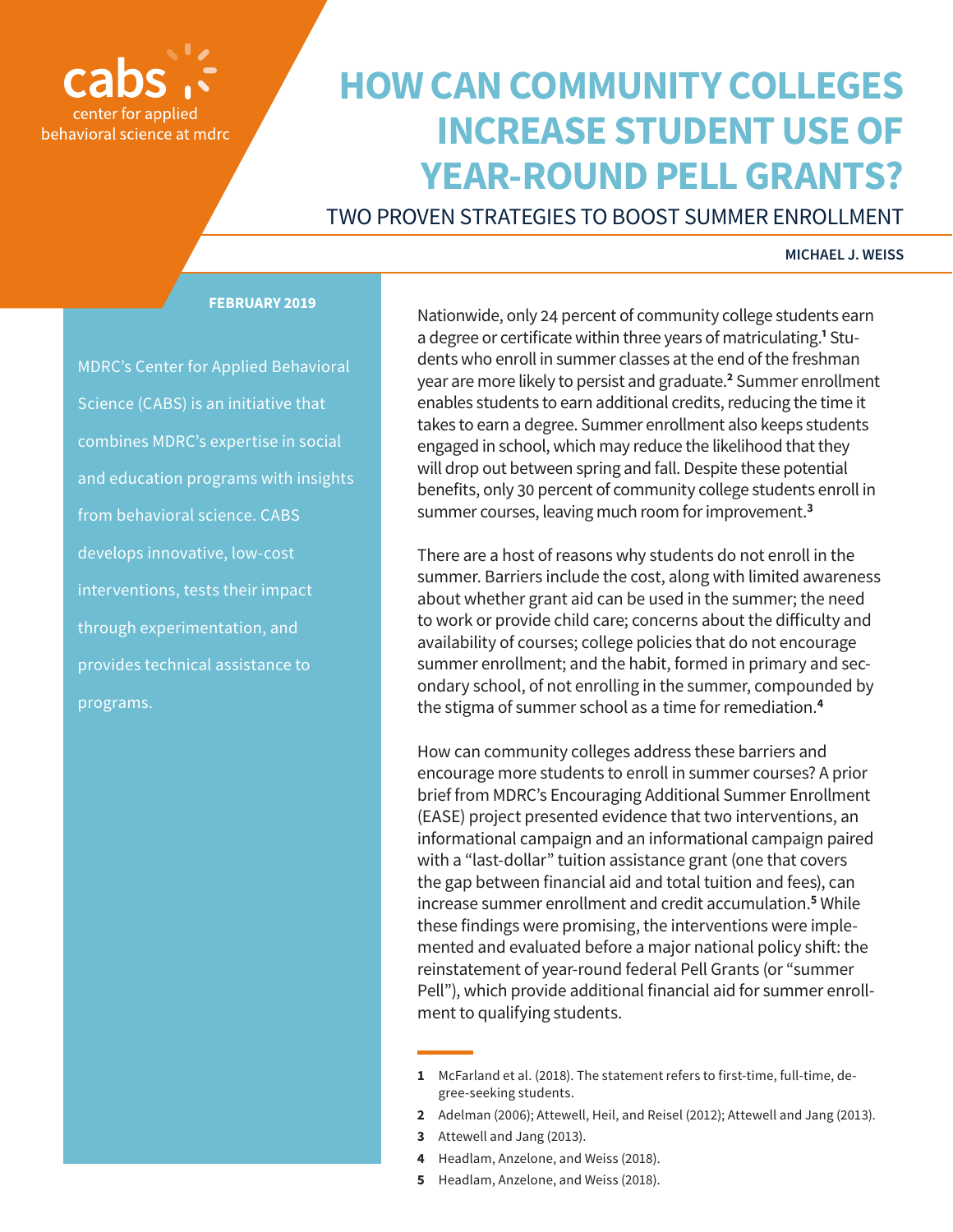This brief supplements the prior one in several important ways. First, the EASE project has expanded from 4 colleges and 3,700 students to include 10 Ohio community colleges and over 10,000 students. The size of the study allows for an exceptionally precise assessment of the effectiveness of the two interventions across a wide range of community colleges and students. Second, the interventions have now been implemented in two substantially different policy contexts, enabling an assessment of whether these interventions are robust to the shift in Pell Grant policy. Finally, for the first cohort of study participants it is now possible to determine the interventions' effects on enrollment in the summer of their sophomore year.

#### THE ENCOURAGING ADDITIONAL SUMMER ENROLLMENT (EASE) PROJECT

In partnership with the Ohio Association of Community Colleges and 10 community colleges in Ohio,**<sup>6</sup>** MDRC developed and rigorously evaluated two interventions to encourage summer enrollment. The two interventions (described in detail in the prior brief)**<sup>7</sup>** were designed with insights from behavioral science and featured the following components:

#### Intervention 1: Informational campaign

- $\blacksquare$  The campaign consisted of a series of personalized student emails (up to seven) and mailings (up to four) to encourage summer enrollment.
- I It began before the opening of summer registration and ended either before the start of the summer term or midway through the summer term.
- The emails and mailings included tailored content, such as the amount of Pell Grant dollars each student had available for summer courses. They also included general content, such as testimonials from fellow students, reminders about registration deadlines and how to seek enrollment assistance, and information about the benefits of enrolling in summer courses.
- The campaign incorporated principles from behavioral science intended to encourage students to act.

#### Intervention 2: Informational campaign paired with a "lastdollar" tuition-assistance grant

**The second intervention included an informational campaign very similar to the** first intervention.

**<sup>6</sup>** The participating colleges are Clark State, Columbus State, Lakeland, Marion Technical, North Central State, Northwest State, Rio Grande, Sinclair, Southern State, and Stark State.

**<sup>7</sup>** Headlam, Anzelone, and Weiss (2018).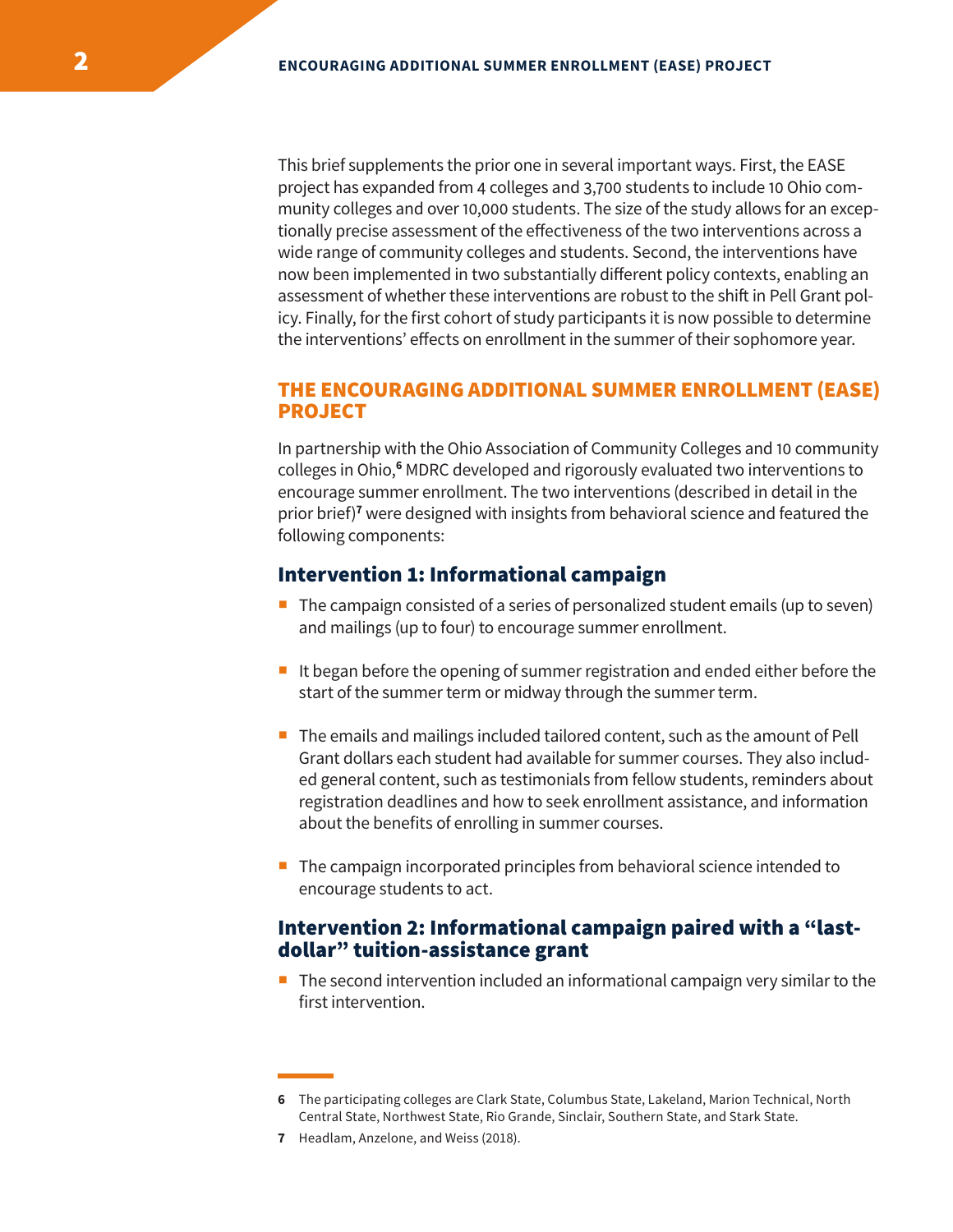In addition, it included a tuition supplement, referred to as a "summer scholar" grant." The value of the tuition supplement was equal to the total cost of tuition for summer courses that was not covered by federal or state grant financial aid (such as Pell Grant funding).

A randomized controlled trial was conducted to evaluate the effects of the interventions. All first-year students who enrolled in the spring semester and received a Pell Grant were randomly assigned to one of the two interventions or to a control group that received their respective colleges' standard communications and financial support.**<sup>8</sup>** The outcomes (for example, summer enrollment rates) of the three groups were compared to estimate the effects of each intervention.**<sup>9</sup>**

The interventions were launched at 4 of the 10 colleges in spring 2017 to encourage enrollment for the upcoming summer term. A total of 3,689 students were randomly assigned in this spring 2017 cohort. At that time, students who enrolled full time in the fall and spring semesters did not have Pell Grant funding remaining for summer courses, but part-time students may have had some Pell Grant funding available.

A second iteration of the interventions was launched at all 10 colleges in spring 2018 to encourage enrollment in the summer 2018 term (6,979 students). At that time, the year-round Pell Grant had been reinstated, and all Pell Grant recipients could receive funding to pay for summer courses. Across both the 2017 and 2018 cohorts, a total of 10,668 students (all eligible students) were randomly assigned to the three groups in equal proportions.**<sup>10</sup>**

Table 1 provides descriptive information on the students in the study.**<sup>11</sup>** Most notably, 46 percent were financially independent of their parents, an important consideration given the role that financial assistance plays in the interventions. Also of note, around 49 percent of the sample enrolled part time in the spring; part-time enrollment is an indicator of risk of not graduating. The summer may be a particularly important opportunity for part-timers, whose time to degree is inevitably longer than that of full-timers.**<sup>12</sup>**

**<sup>8</sup>** Each college had its own standard communications.

**<sup>9</sup>** The project's registered analysis plan is available at https://osf.io/mryxh/.

**<sup>10</sup>** An additional 37 students were randomly assigned but dropped from the sample because of ineligibility, and an additional 145 students (the entire sample at one college in the 2018 cohort) were dropped due to an implementation error. All decisions about removing students from the sample were made before running analyses. Dropped students were distributed evenly across the three research groups.

**<sup>11</sup>** The three groups were very similar on observed characteristics when the study began.

**<sup>12</sup>** O'Toole, Stratton, and Wetzel (2003).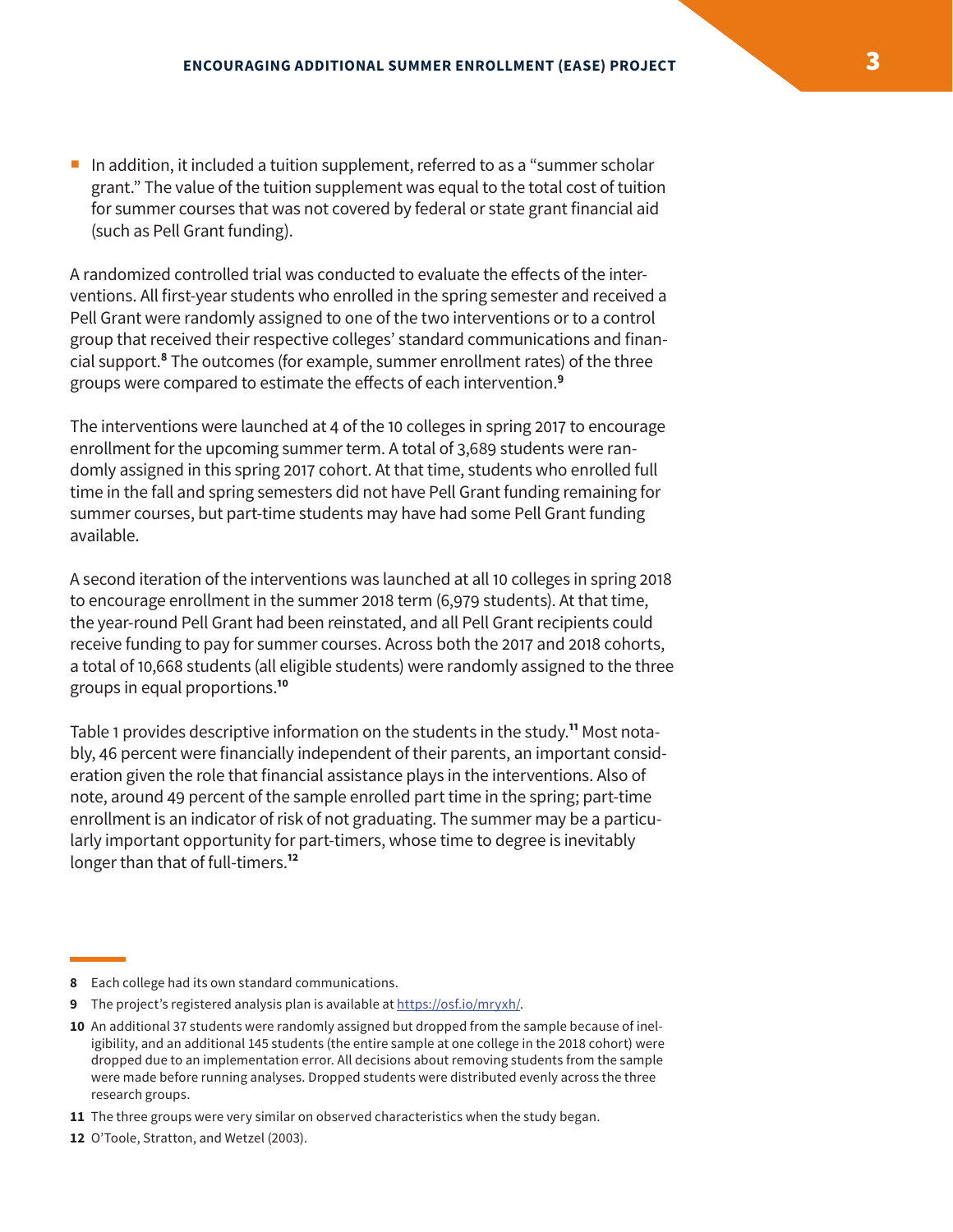| <b>Table 1. Student Characteristics</b>    |                  |                        |                                  |
|--------------------------------------------|------------------|------------------------|----------------------------------|
| Characteristic                             | Control<br>Group | Info Campaign<br>Group | Info Campaign +<br>Tuition Group |
| Female (%)                                 | 60.7             | 62.4                   | 61.2                             |
| Race/Ethnicity (%)                         |                  |                        |                                  |
| Asian or Pacific Islander                  | 3.3              | 2.9                    | 3.4                              |
| <b>Black</b>                               | 25.3             | 26.3                   | 26.1                             |
| Hispanic                                   | 4.6              | 4.5                    | 4.6                              |
| White                                      | 55.0             | 55.3                   | 54.5                             |
| Other <sup>a</sup>                         | 5.4              | 5.0                    | 5.1                              |
| Missing                                    | 6.3              | 5.9                    | 6.4                              |
| Age (%)                                    |                  |                        |                                  |
| 19 or younger                              | 39.4             | 39.9                   | 38.2                             |
| 20-23 years old                            | 24.0             | 24.8                   | $25.9*$                          |
| 24 or older                                | 36.6             | 35.3                   | 35.9                             |
| Financially independent (%)                | 46.3             | 46.0                   | 46.2                             |
| Highest degree completed (%)               |                  |                        |                                  |
| High school                                | 92.0             | 92.0                   | 91.4                             |
| GED certificate <sup>b</sup>               | 8.0              | 8.0                    | 8.6                              |
| Spring enrollment status <sup>c</sup> (%)  |                  |                        |                                  |
| Full time                                  | 51.5             | 51.5                   | 51.4                             |
| Financial aid status                       |                  |                        |                                  |
| Baseline Expected Family Contribution (\$) | 676.01           | 674.68                 | 692.03                           |
| Baseline EFC = $$0 (%)$                    | 66.1             | 66.3                   | 65.8                             |

SOURCE: MDRC calculations from pre-random assignment data provided by each of the 10 colleges in the study.

NOTES: The sample size is 10,668 for all categories except gender (female) and financial aid status, for which it is 10,667, and highest degree completed, for which it is 10,325.

Missing values are shown for characteristics with more than 5 percent missing values.

 A two-tailed t-test was applied to differences between the control group and each program group. Statistical significance levels for differences are indicated as follows: \*\*\* = 1 percent; \*\* = 5 percent; \* = 10 percent.

 Estimates are adjusted by interactions between college, cohort, and enrollment level in the semester of random assignment (full time/part time), except spring enrollment status, which is adjusted by interactions between college and cohort only.

<sup>a</sup>The "other" category includes students who self-identified as Native American, Alaska Native, two or more races, or other.

ᵇGED = General Educational Development.

ᶜSpring enrollment status refers to the enrollment status during the semester of random assignment.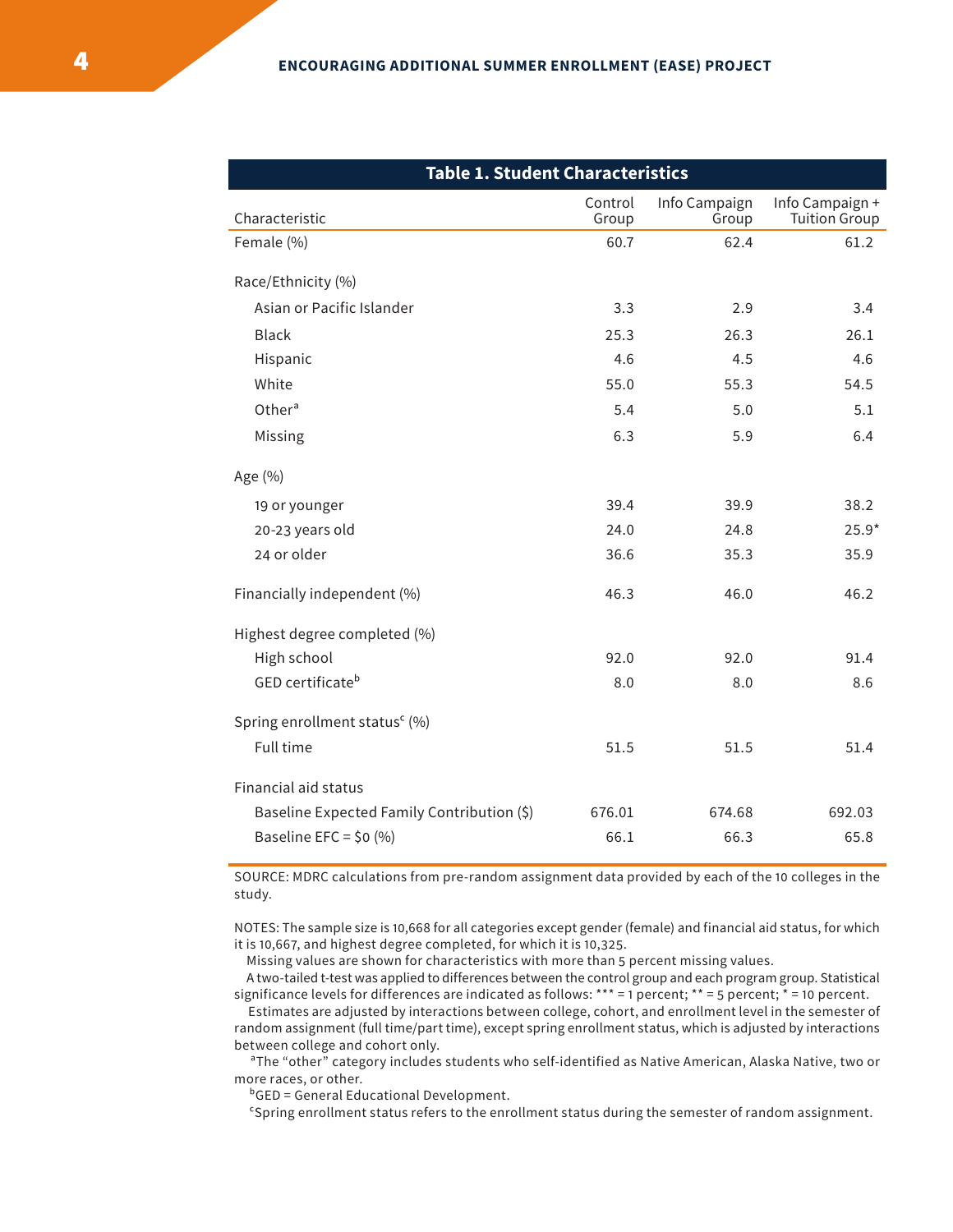#### KEY FINDINGS

■ Both interventions increased summer enrollment and credit accumulation, **with the informational campaign plus tuition assistance producing larger effects.**

Figure 1 shows summer enrollment rates and summer credits earned for the full sample of over 10,000 students (in both cases, this is for the summer at the end of the freshman year). The informational campaign increased summer enrollment by 5.3 percentage points, which resulted in 0.22 more credits earned, on average (a 17 percent increase). The informational campaign plus tuition assistance increased summer enrollment by 12.2 percentage points, which translated into 0.52 more credits earned (a 40 percent increase). All estimated effects are statistically significant (see Table 2, at the end of this brief, for more details).



#### **Figure 1. Summer Enrollment Rates and Credits Earned**

SOURCE: MDRC calculations using transcript data provided by each of the 10 colleges in the study.

NOTES: Estimates are for the full sample of 10,668 students.

 Estimates are adjusted by interactions between college, cohort, and enrollment level in the semester of random assignment (full time/part time), as well as race/ethnicity, gender, age, dependency status, and Expected Family Contribution (EFC).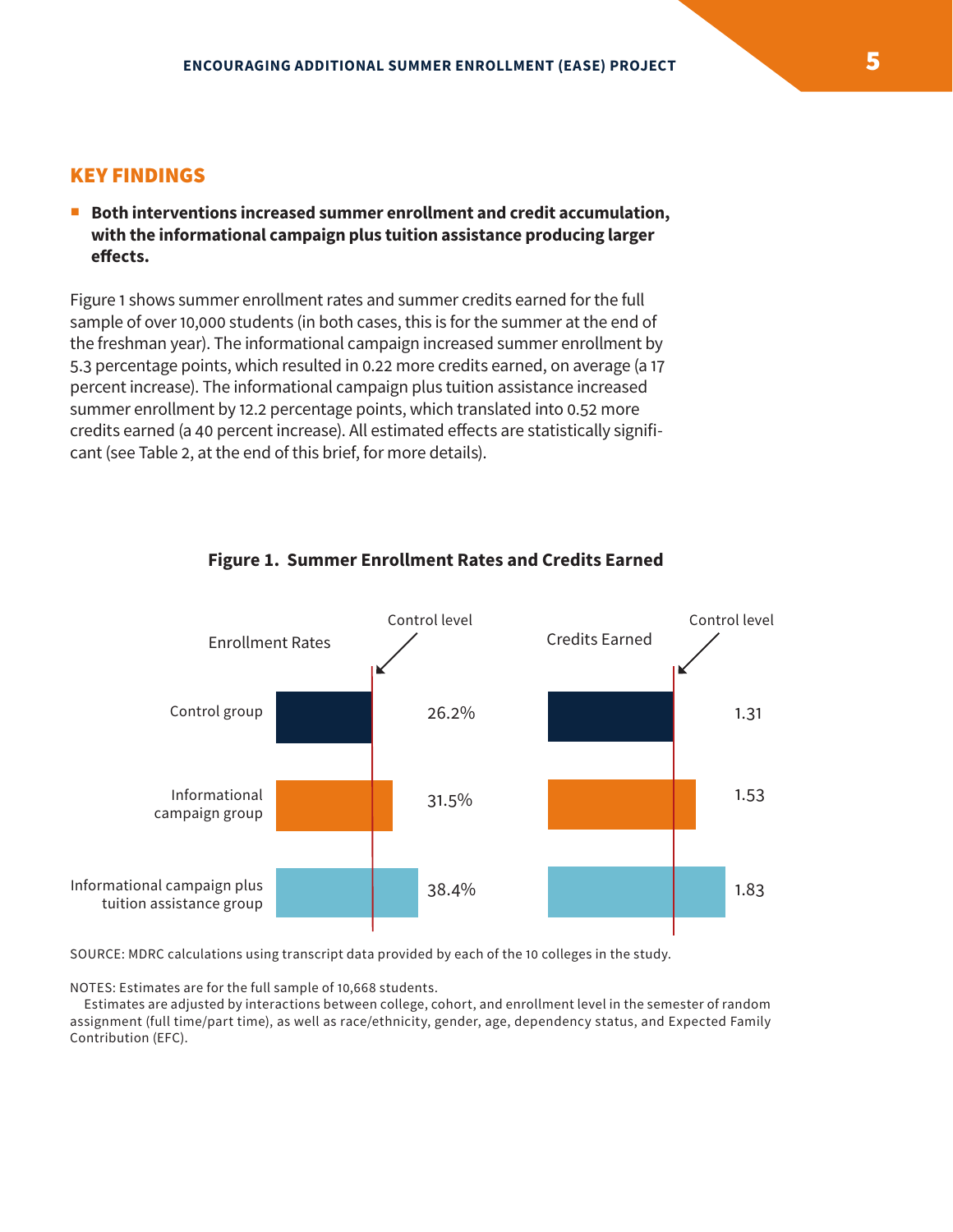#### **Both interventions had a positive, statistically significant effect on summer enrollment in the absence of year-round Pell Grants in 2017 and after their reinstatement in 2018.**

These interventions are therefore robust to the change in the policy context. Figure 2 plots the estimated effect and 90 percent confidence interval of each intervention (compared with the control condition) for the full sample as well as before and after the year-round Pell Grant was reinstated.**<sup>13</sup>**

The left part of Figure 2 focuses on the effect of the informational campaign alone. The horizontal dash represents the increase in summer enrollment caused by the informational campaign, in percentage points. The estimated effects are 5.3, 5.6, and 5.2 percentage points for the full sample, the 2017 cohort, and the 2018 cohort, respectively. All effects are positive and statistically significant. There is no discernible difference in the effects before and after the reinstatement of the year-round Pell Grant.

The right part of Figure 2 focuses on the effect of the informational campaign plus tuition assistance. The estimated effects are 12.2, 14.6, and 10.9 percentage points for the full sample, the 2017 cohort, and the 2018 cohort, respectively. Again, all effects are positive, sizable, and statistically significant, and there is no statistically discernible difference in effects between the cohorts.

#### **Neither intervention increased enrollment in the following fall term.**

The benefit of these interventions is to increase summer enrollment and credit accumulation. Estimated effects on subsequent fall enrollment are near zero (see Table 2). To some extent this result is unsurprising — neither intervention directly targeted fall enrollment. Yet both interventions increased summer enrollment, and prior research suggests that summer enrollment increases fall retention, so it may seem plausible that these interventions could indirectly increase fall enrollment. Upon close investigation, though, even such indirect effects would likely be quite small, because the additional 5.3 percent or 12.2 percent who were induced to enroll in the summer are the only students whose fall enrollment could be affected.**<sup>14</sup>** In general, interventions that target summer enrollment alone are unlikely to

**<sup>13</sup>** The 90 percent confidence interval provides a range of values that it is 90 percent certain the true effect lies within. When a confidence interval is positive and does not cross the zero line, it is very likely an intervention's true effect is positive.

**<sup>14</sup>** One prior study estimated that summer enrollment increases students' likelihood of enrolling in the fall by 16 percentage points (Liu, 2016). If the additional 12.2 percent who were induced by the informational campaign plus tuition assistance to enroll in the summer were 16 percentage points more likely to enroll in the fall, then the expected overall effect on fall enrollment would be just 2.0 percentage points (0.122 \* 0.16 = 0.02). The estimated effect on fall enrollment in the present study is 0.5 percentage points.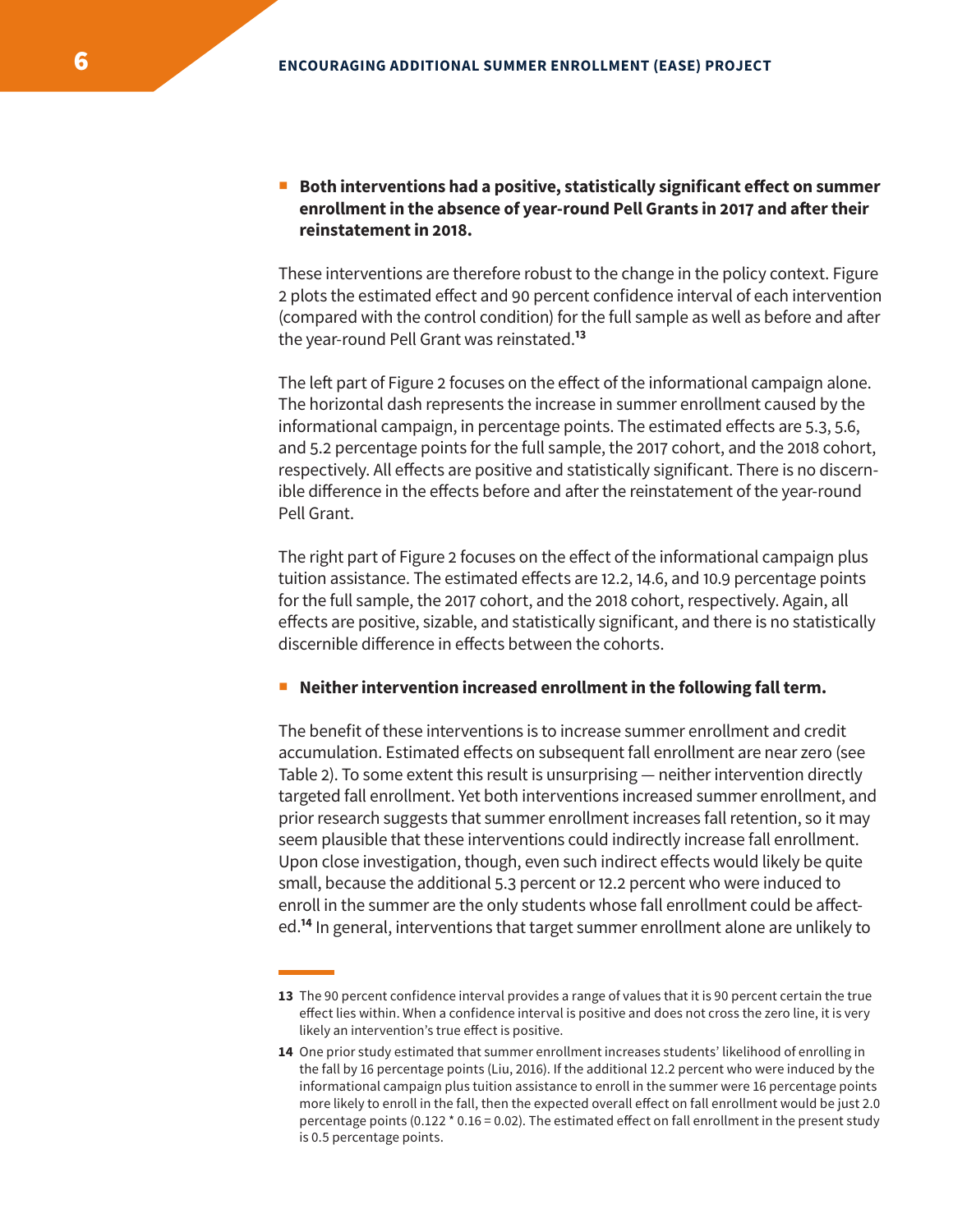

#### **Figure 2. Enrollment Effects Before and After Reinstatement of Year-Round Pell Grants**

SOURCE: MDRC calculations using transcript data provided by each of the 10 colleges in the study.

NOTES: YRP = reinstatement of year-round Pell Grants.

Estimates are adjusted by interactions between college, cohort, and enrollment level in the semester of random assignment (full time/part time), as well as race/ethnicity, gender, age, dependency status, and Expected Family Contribution (EFC).

have meaningful effects on overall fall enrollment — their main benefit is enabling students to earn credits in the summer, thus furthering progress toward a degree.

 **For the spring 2017 cohort, a second year of the informational campaign alone had no effect on summer enrollment or credits in students' sophomore year (summer 2018), but the informational campaign plus tuition assistance did increase summer enrollment and credits earned that year.**

The spring 2017 cohort of students received the same interventions leading up to two consecutive summers (freshman and sophomore years). While the informational campaign alone did not produce effects in students' sophomore year, the informational campaign plus tuition assistance increased summer enrollment by 7.2 percentage points, and students in that group earned 0.21 more credits (see Table 2). Corresponding results for the spring 2018 cohort will be available in a future publication.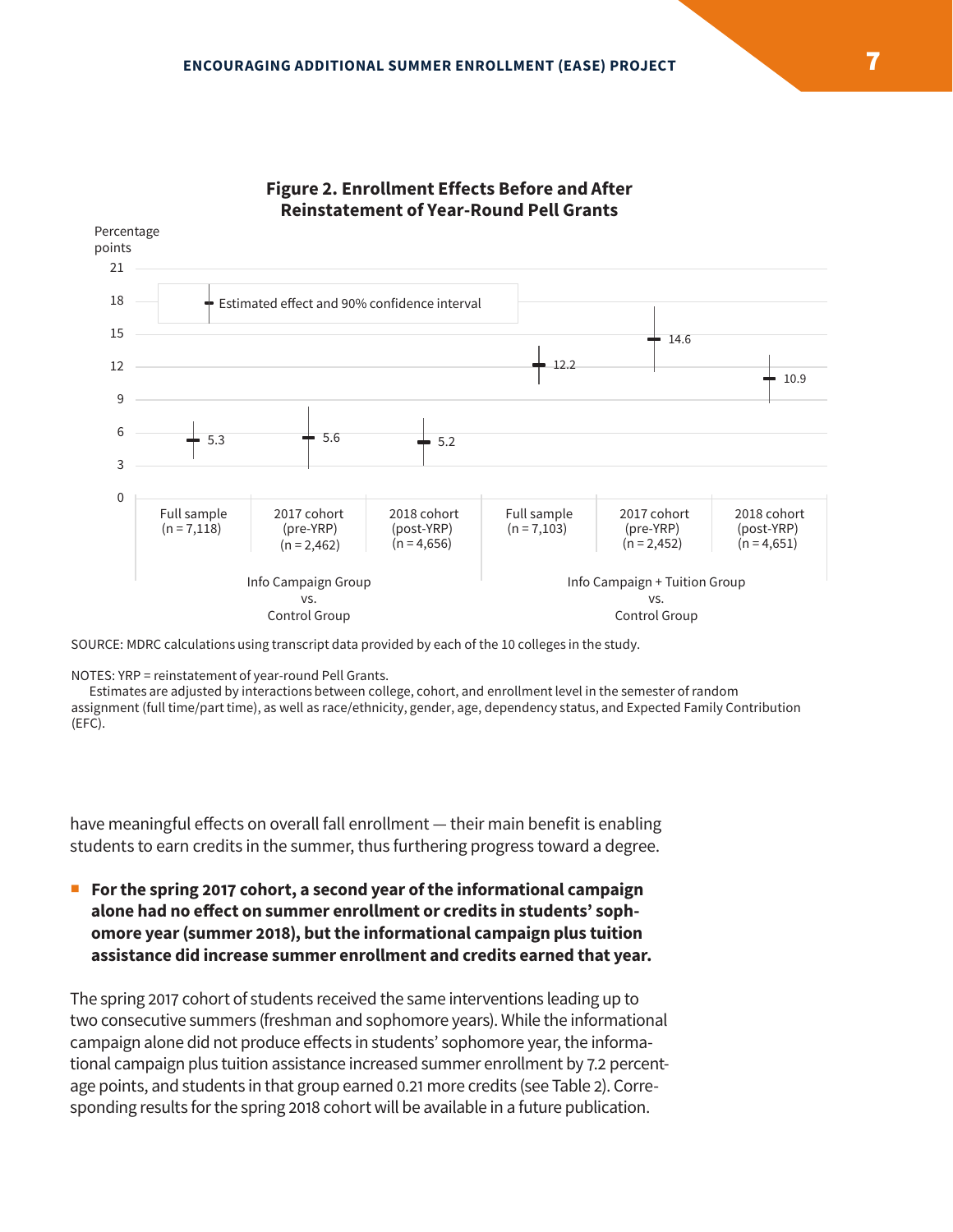#### SUMMARY AND NEXT STEPS

The mostly positive findings reported here confirm the previous evidence that many more students will take advantage of the summer session and earn credits toward a degree if thoughtfully encouraged to do so. This may be one small and inexpensive but important piece of what it takes to improve completion rates in community colleges.

Future project publications will include the following:

- An EASE guide, including the messages used for the informational campaign, for use by community colleges that want to implement the EASE interventions
- **Information on the cost of implementing the interventions (current incentive** data from the colleges suggest that, with year-round Pell in place, just under \$50 per student**<sup>15</sup>** was spent on the last-dollar tuition waiver for the spring 2018 cohort in summer 2018)
- Additional follow-up on academic outcomes (for example, effects for the spring 2018 cohort in their sophomore summer)
- Additional analyses to determine whether the interventions work better for any subpopulations of students (for example, students for whom the tuition waiver had monetary value because they could not fully cover tuition and fees with their federal Pell Grants)

MDRC is interested in working with additional college systems and funders to increase summer enrollment by replicating or adapting the EASE interventions. Please contact **MICHAEL.WEISS@MDRC.ORG** and **CAMIELLE.HEADLAM@MDRC.ORG** to learn more.

**<sup>15</sup>** This estimate includes all students who were offered the summer scholar grant, including those who did not receive a grant because they did not enroll or because other grants fully covered the cost of summer tuition.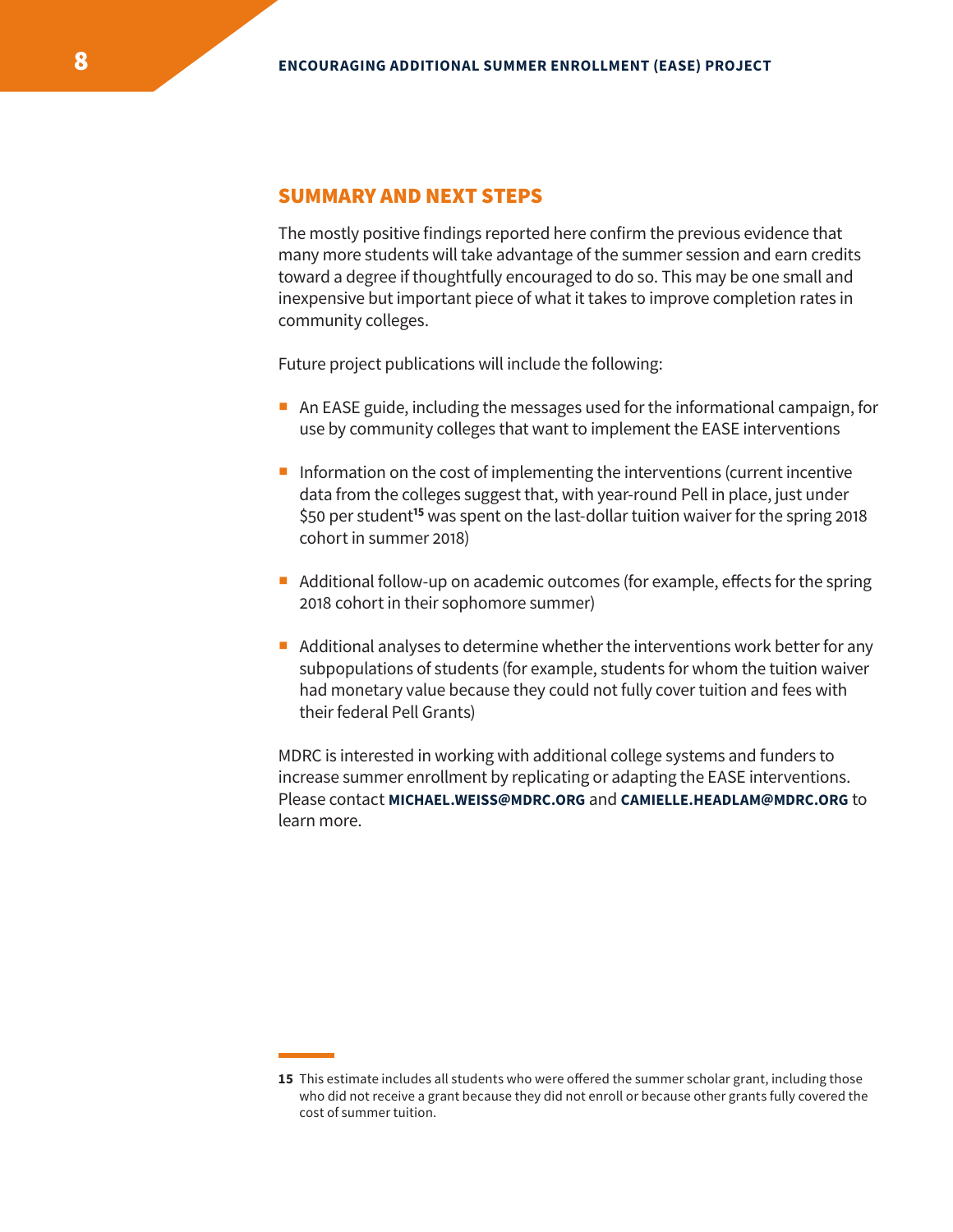|                                                   |                  | AVERAGE OUTCOME<br>LEVELS |                                 |                  | INFO CAMPAIGN<br><b>vs. CONTROL</b> |                | INFO CAMPAIGN + TUITION | <b>vs. CONTROL</b> |                | INFO CAMPAIGN + TUITION<br><b>VS. INFO CAMPAIGN</b> |                |                |
|---------------------------------------------------|------------------|---------------------------|---------------------------------|------------------|-------------------------------------|----------------|-------------------------|--------------------|----------------|-----------------------------------------------------|----------------|----------------|
| Outcome                                           | Group<br>Control | Info<br>Campaign          | Info<br>Campaign<br>$+$ Tuition | Difference       | SE                                  | P-Value        | Difference              | SΕ                 | P-Value        | Difference                                          | 55             | P-Value        |
| Full sample                                       |                  |                           |                                 |                  |                                     |                |                         |                    |                |                                                     |                |                |
| Summer after random<br>assignment                 |                  |                           |                                 |                  |                                     |                |                         |                    |                |                                                     |                |                |
| Registered (%)                                    | 26.2             | 31.5                      | 38.4                            | 5.3              | $\frac{1}{1}$                       | 0.001          | 12.2                    | $\frac{1}{1}$      | 0.001          | 6.9                                                 | $\frac{1}{11}$ | 0.001          |
| Total credits attempted<br>Total credits earned   | 1.70<br>1.31     | 2.05<br>1.53              | 2.45<br>1.83                    | 0.35<br>0.22     | 0.08<br>0.07                        | 0.001<br>0.001 | 0.75<br>0.52            | 0.08<br>0.07       | 0.001<br>0.001 | 0.40<br>0.30                                        | 0.08<br>0.07   | 0.001<br>0.001 |
| Fall after random<br>Registered (%)<br>assignment | 55.3             | 55.3                      | 55.8                            | $\overline{0}$ . | 1.2                                 | 0.973          | 0.6                     | 1.2                | 0.625          | 0.5                                                 | 1.2            | 0.648          |
| Sample size (students = 10,668, colleges = 10)    |                  |                           |                                 |                  |                                     |                |                         |                    |                |                                                     |                |                |
| Spring 2017 cohort                                |                  |                           |                                 |                  |                                     |                |                         |                    |                |                                                     |                |                |
| Summer 2017                                       |                  |                           |                                 |                  |                                     |                |                         |                    |                |                                                     |                |                |
| Registered (%)                                    | 23.2             | 28.8                      | 37.8                            | 5.6              | 1.7                                 | 0.001          | 14.6                    | 1.8                | 0.001          | 9.0                                                 | 1.9            | 0.001          |
| Total credits attempted                           | 1.44             | 1.73                      | 2.33                            | 0.29             | 0.12                                | 0.020          | 0.89                    | 0.13               | 0.001          | 0.61                                                | 0.13           | 0.001          |
| Total credits earned                              | 1.19             | 1.37                      | 1.79                            | 0.19             | 0.11                                | 0.096          | 0.60                    | 0.11               | 0.001          | 0.41                                                | 0.12           | 0.001          |
| <b>Fall 2017</b>                                  |                  |                           |                                 |                  |                                     |                |                         |                    |                |                                                     |                |                |
| Registered (%)                                    | 56.4             | 56.7                      | 56.9                            | 0.4              | 2.0                                 | 0.856          | 0.5                     | 2.0                | 0.792          | 0.2                                                 | 2.0            | 0.933          |
| Summer 2018                                       |                  |                           |                                 |                  |                                     |                |                         |                    |                |                                                     |                |                |
| Registered (%)                                    | 16.5             | 17.4                      | 23.7                            | 0.9              | 1.5                                 | 0.564          | 7.2                     | 1.6                | 0.001          | $6.\overline{3}$                                    | 1.6            | 0.001          |
| Total credits attempted                           | 1.08             | 1.13                      | 1.43                            | 0.06             | 0.11                                | 0.597          | 0.35                    | 0.11               | 0.002          | 0.29                                                | 0.12           | 0.011          |
| Total credits earned                              | 0.90             | 0.94                      | 1.11                            | 0.04             | 0.10                                | 0.681          | 0.21                    | 0.10               | 0.040          | 0.17                                                | 0.10           | 0.097          |
| Sample size (students = 3,689, colleges = 4)      |                  |                           |                                 |                  |                                     |                |                         |                    |                |                                                     |                |                |
|                                                   |                  |                           |                                 |                  |                                     |                |                         |                    |                |                                                     |                |                |

# Table 2. Summer and Fall Outcomes **Table 2. Summer and Fall Outcomes**

#### **ENCOURAGING ADDITIONAL SUMMER ENROLLMENT (EASE) PROJECT**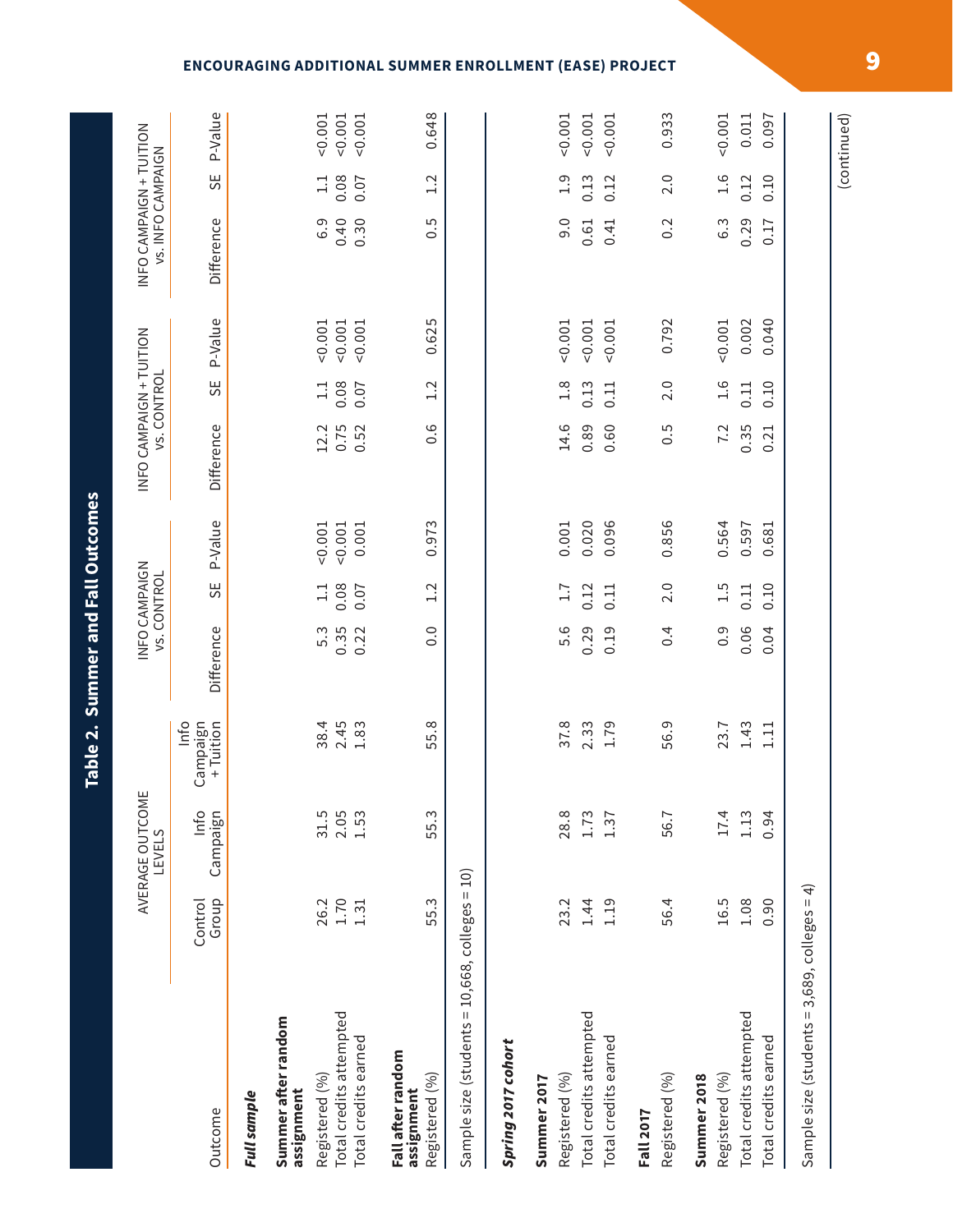|                                                                                                                                                                                                                                                                                                                                                                                                                                                                                                                                                                                                                                                                                      |                  | <b>JdsT</b>                          |                               | e 2. Summer and Fall Outcomes (continued)                                                                 |                                     |                |                     |                    |                |                                                     |               |                |
|--------------------------------------------------------------------------------------------------------------------------------------------------------------------------------------------------------------------------------------------------------------------------------------------------------------------------------------------------------------------------------------------------------------------------------------------------------------------------------------------------------------------------------------------------------------------------------------------------------------------------------------------------------------------------------------|------------------|--------------------------------------|-------------------------------|-----------------------------------------------------------------------------------------------------------|-------------------------------------|----------------|---------------------|--------------------|----------------|-----------------------------------------------------|---------------|----------------|
|                                                                                                                                                                                                                                                                                                                                                                                                                                                                                                                                                                                                                                                                                      |                  | ш<br>AVERAGE OUTCOM<br><b>LEVELS</b> |                               |                                                                                                           | INFO CAMPAIGN<br><b>vs. CONTROL</b> |                | NEO CAMPAIGNTUITION | <b>vs. CONTROL</b> |                | INFO CAMPAIGN + TUITION<br><b>VS. INFO CAMPAIGN</b> |               |                |
| Outcome                                                                                                                                                                                                                                                                                                                                                                                                                                                                                                                                                                                                                                                                              | Group<br>Control | Info<br>Campaign                     | Info<br>+ Tuition<br>Campaign | Difference                                                                                                | SΕ                                  | P-Value        | Difference          | SE                 | P-Value        | Difference                                          | SE            | P-Value        |
| Spring 2018 cohort                                                                                                                                                                                                                                                                                                                                                                                                                                                                                                                                                                                                                                                                   |                  |                                      |                               |                                                                                                           |                                     |                |                     |                    |                |                                                     |               |                |
| Summer 2018                                                                                                                                                                                                                                                                                                                                                                                                                                                                                                                                                                                                                                                                          |                  |                                      |                               |                                                                                                           |                                     |                |                     |                    |                |                                                     |               |                |
| Registered (%)                                                                                                                                                                                                                                                                                                                                                                                                                                                                                                                                                                                                                                                                       | 27.8             | 33(                                  | 38.8                          | 5.2                                                                                                       | $1.\overline{3}$                    | 0.001          | 10.9                | 1.4                | 0.001          | 5.8                                                 | 1.4           | 0.001          |
| Total credits attempted<br>Total credits earned                                                                                                                                                                                                                                                                                                                                                                                                                                                                                                                                                                                                                                      | 1.84<br>1.37     | 2.22<br>$-1.61$                      | 2.52<br>1.85                  | 0.38<br>0.24                                                                                              | 0.10<br>0.09                        | 0.005<br>0.001 | 0.48<br>0.67        | 0.10<br>0.09       | 0.001<br>0.001 | 0.29<br>0.23                                        | 0.09<br>0.11  | 0.006<br>0.010 |
| <b>Fall 2018</b>                                                                                                                                                                                                                                                                                                                                                                                                                                                                                                                                                                                                                                                                     |                  |                                      |                               |                                                                                                           |                                     |                |                     |                    |                |                                                     |               |                |
| Registered (%)                                                                                                                                                                                                                                                                                                                                                                                                                                                                                                                                                                                                                                                                       | 54.7             | 54.5                                 | 55.2                          | $-0.2$                                                                                                    | $\frac{1}{4}$                       | 0.898          | 5.O                 | $\frac{4}{1}$      | 0.728          | $\overline{0}$ .7                                   | $\frac{1}{4}$ | 0.633          |
| Sample size (students = 6,979, colleges = 9)                                                                                                                                                                                                                                                                                                                                                                                                                                                                                                                                                                                                                                         |                  |                                      |                               |                                                                                                           |                                     |                |                     |                    |                |                                                     |               |                |
| SOURCE: MDRC calculations using transcript data provided by Clark State Community College, Columbus State Community College, Lakeland Community College, Marion<br>Technical College, North Central State College, Northwest St<br>College, and Stark State College.                                                                                                                                                                                                                                                                                                                                                                                                                 |                  |                                      |                               | ate Community College, Rio Grande Community College, Sinclair Community College, Southern State Community |                                     |                |                     |                    |                |                                                     |               |                |
| Estimates are adjusted by interactions between college, cohort, and enrollment level in the semester of random assignment (full time/part time) as well as race/ethnicity,<br>gender, age, dependency status, and Expected Family Contribution (EFC). Estimation model specifications, including the specific list of covariates, were determined before<br>In previous published EASE materials, fall 2017 registration estimates were produced using preliminary data provided before the final add/drop deadlines. These fall 2017<br>A two-tailed t-test was applied to differences between research groups.<br>NOTES: "SE" indicates standard error.<br>data analyses were run. |                  |                                      |                               |                                                                                                           |                                     |                |                     |                    |                |                                                     |               |                |

registration estimates have been updated using finalized transcript data.<br>Fall registration for the spring 2018 cohort students is based upon preliminary data provided before the final add/drop deadlines for fall 2018.<br>Rou Fall registration for the spring 2018 cohort students is based upon preliminary data provided before the final add/drop deadlines for fall 2018. registration estimates have been updated using finalized transcript data.

Rounding may cause slight discrepancies in sums and differences.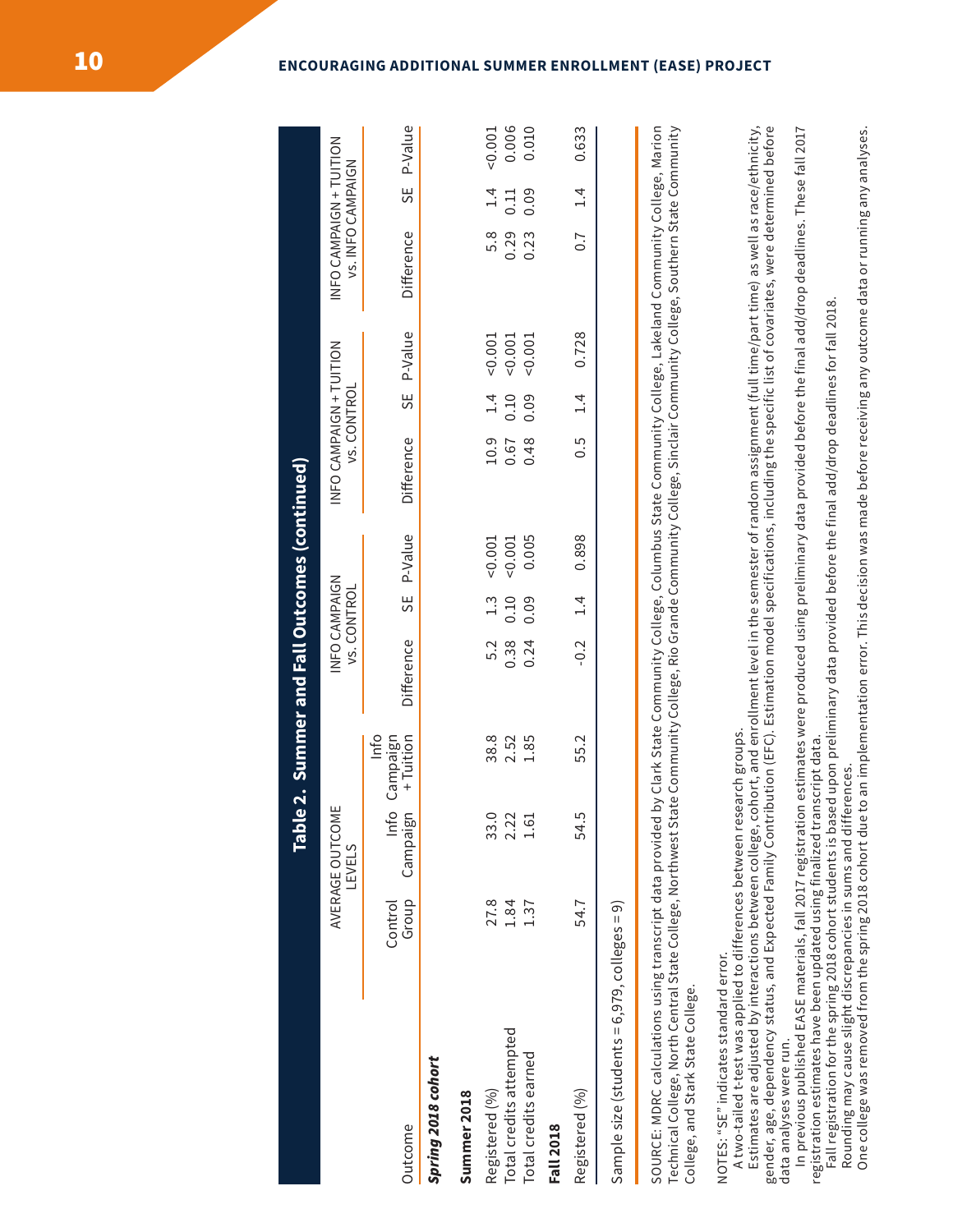#### **REFERENCES**

- Adelman, Clifford. 2006. *The Toolbox Revisited: Paths to Degree Completion from High School Through College.* Washington, DC: U.S. Department of Education.
- Attewell, Paul, Scott Heil, and Liza Reisel. 2012. "What Is Academic Momentum? And Does It Matter?" *Educational Evaluation and Policy Analysis* 34, 1: 27-44.
- Attewell, Paul, and Sou Hyun Jang. 2013. "Summer Coursework and Completing College." *Research in Higher Education* 20: 117-141.
- Headlam, Camielle, Caitlin Anzelone, and Michael J. Weiss. 2018. *Making Summer Pay Off: Using Behavioral Science to Encourage Postsecondary Summer Enrollment.* New York: MDRC.
- Liu, Vivian Y. T. 2016. "Goodbye to Summer Vacation? The Effects of Summer Enrollment on College and Employment Outcomes." A CAPSEE Working Paper. New York: Center for Analysis of Postsecondary Education and Employment.
- McFarland, Joel, Bill Hussar, Xiaolei Wang, Jijun Zhang, Ke Wang, Amy Rathbun, Amy Barmer, Emily Forrest Cataldi, and Farrah Bullock Mann. 2018. *The Condition of Education 2018.* NCES 2018-144. Washington, DC: U.S. Department of Education, National Center for Education Statistics.
- O'Toole, Dennis M., Leslie S. Stratton, and James N. Wetzel. 2003. "A Longitudinal Analysis of the Frequency of Part-Time Enrollment and the Persistence of Students Who Enroll Part-Time." *Research in Higher Education* 44, 5: 519-537.